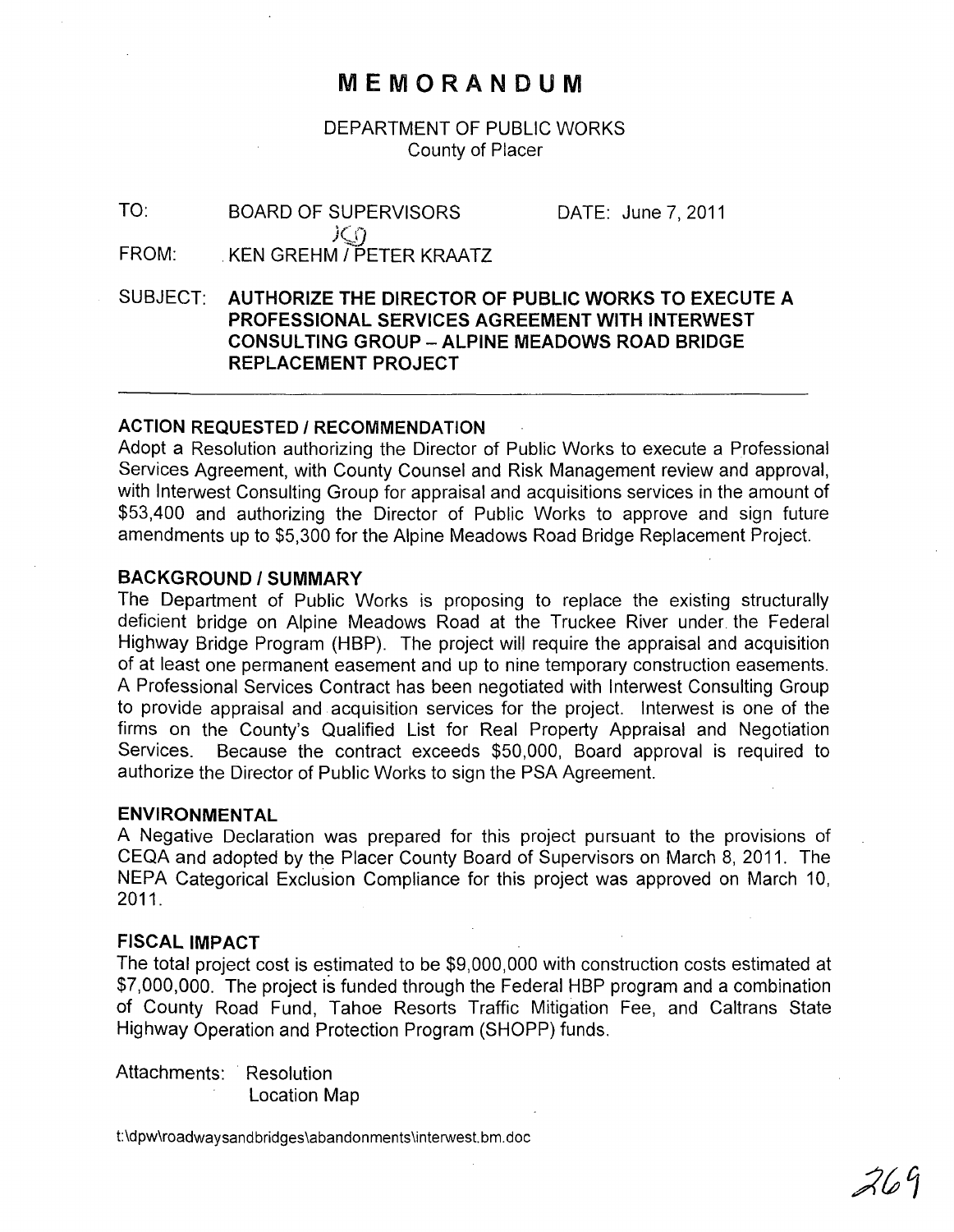# Before the Board of Supervisors County of Placer, State of California

In the matter of: A RESOLUTION AUTHORIZING THE DIRECTOR OF PUBLIC WORKS TO EXECUTE Resol. No: .................................. . A PROFESSIONAL SERVICES AGREEMENT AND AUTHORIZING THE DIRECTOR OF PUBLIC Ord. No: ....................................... . WORKS TO APPROVE AND SIGN FUTURE AMENDMENTS UP TO \$5,300 WITH INTERWEST CONSULTING GROUP - ALPINE MEADOWS ROAD First Reading: ......................................... . BRIDGE REPLACEMENT PROJECT

The following RESOLUTION was duly passed by the Board of Supervisors

of the County of Placer at a regular meeting held  $\qquad \qquad$ 

by the following vote on roll call:

Ayes:

Noes:

Absent:

Signed and approved by me after its passage.

Clerk of said Board

Attest: Chairman, Board of Supervisors

BE IT HEREBY RESOLVED by the Board of Supervisors of the County of Placer, State of California, that the Director of the Department of Public Works is hereby authorized to execute the Professional Services Agreement in the amount of \$53,400 and sign future amendments up to \$5,300 with Interwest Consulting Group for the Alpine Meadows Road Bridge Replacement Project for appraisal and acquisitions services

t:\dpw\roadwaysandbridges\abandonments\interwest.res.doc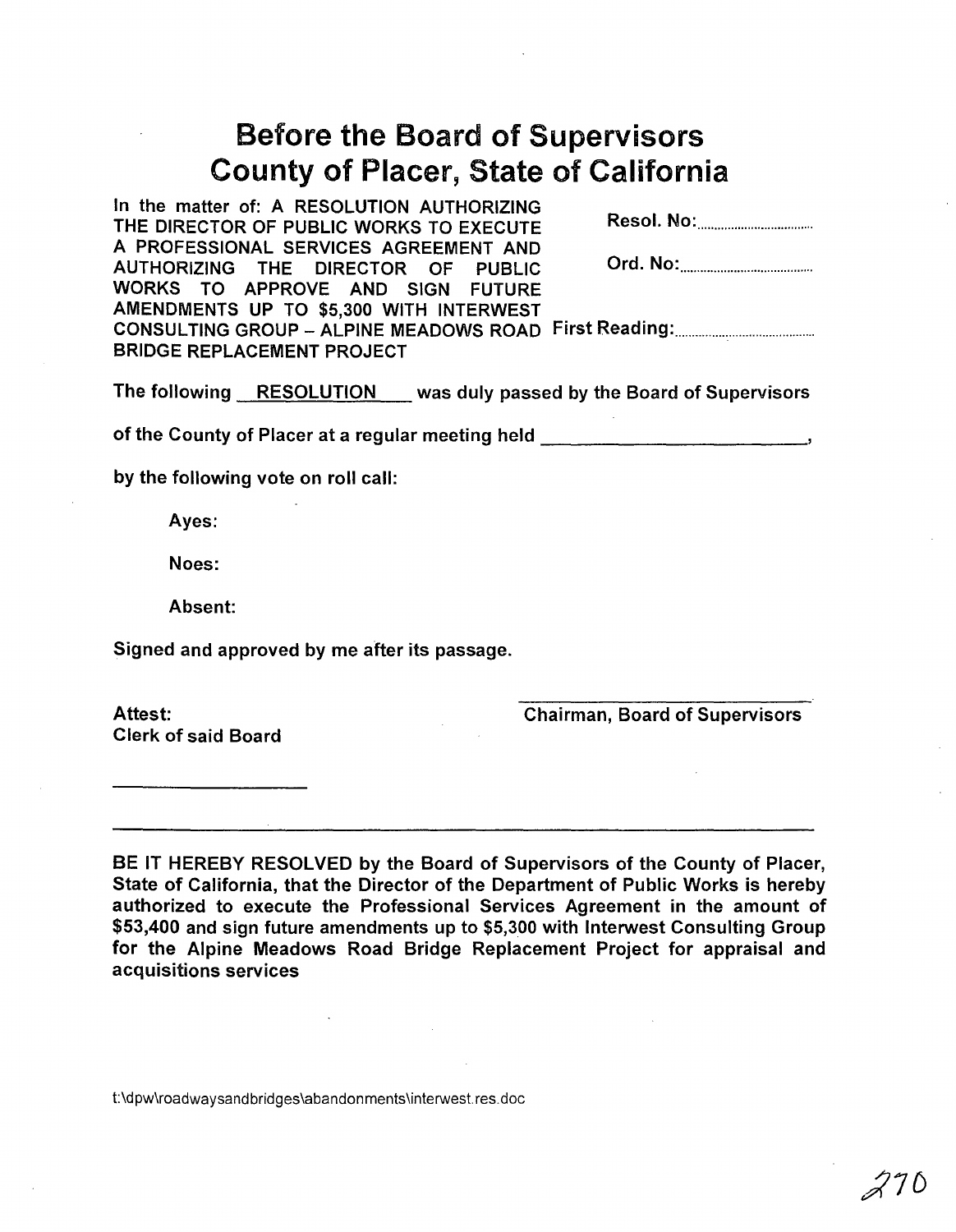### ALPINE MEADOWS ROAD BRIDGE REPLACEMENT **LOCATION MAP**



 $271$